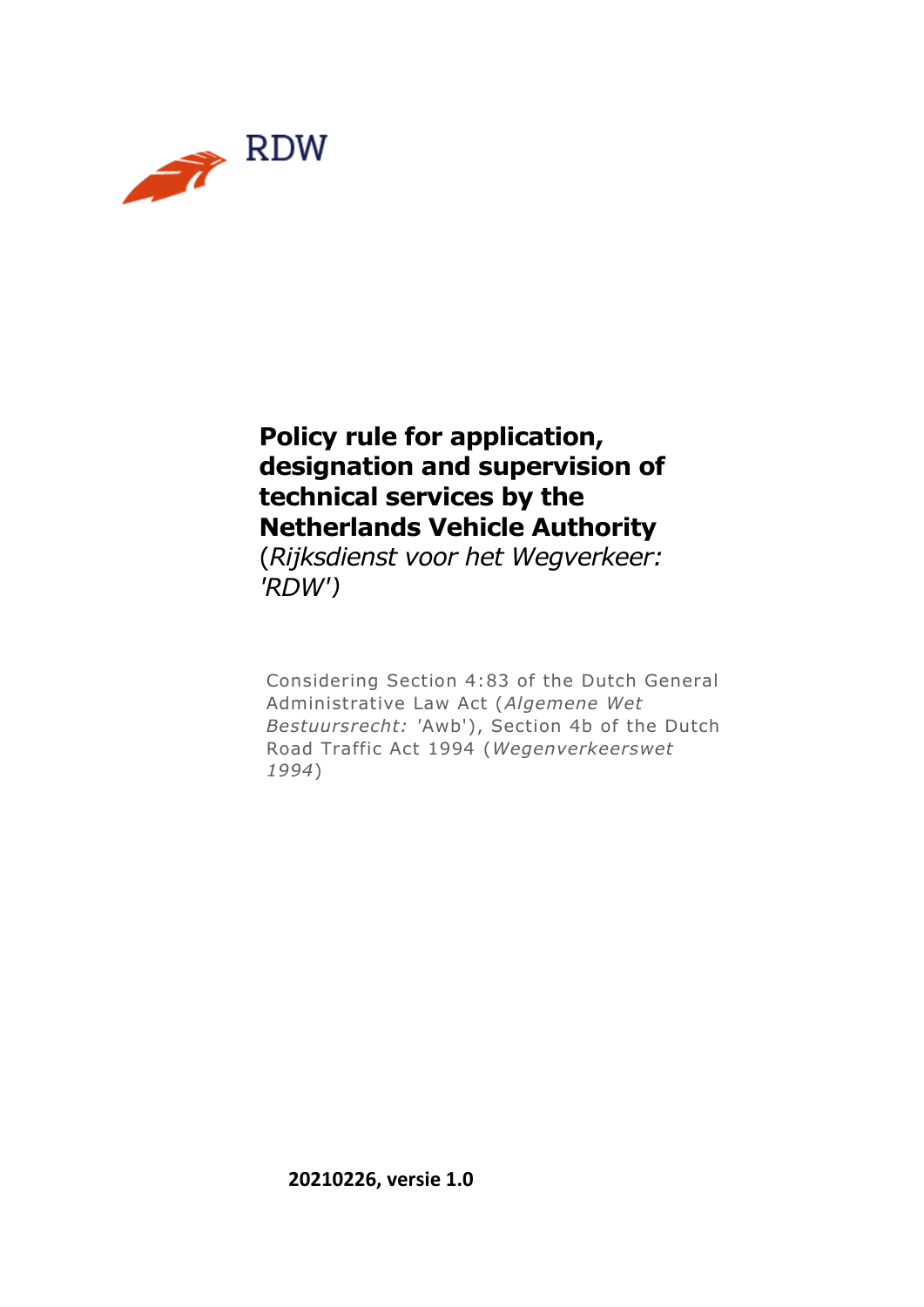## **Contents**

| 1. INTRODUCTION                                           | 3              |
|-----------------------------------------------------------|----------------|
| 2. DEFINITIONS                                            | 3              |
| 3. APPLICATION FOR DESIGNATION                            | $\overline{4}$ |
| 4. PROCESSING AND DECISION                                | 5              |
| 5. SUPERVISION OF TECHNICAL SERVICES                      | 6              |
| 6. RESTRICTING, SUSPENDING OR WITHDRAWING THE DESIGNATION | 7              |
| 7. INFORMATION OBLIGATIONS OF TECHNICAL SERVICES          | 8              |
| 8. OFFICIAL LANGUAGE                                      | 9              |
| 9. COSTS, RATES AND INVOICING                             | 9              |
| 10. SANCTIONS                                             | 10             |
| 11. ENTRY INTO FORCE AND PUBLICATION                      | 11             |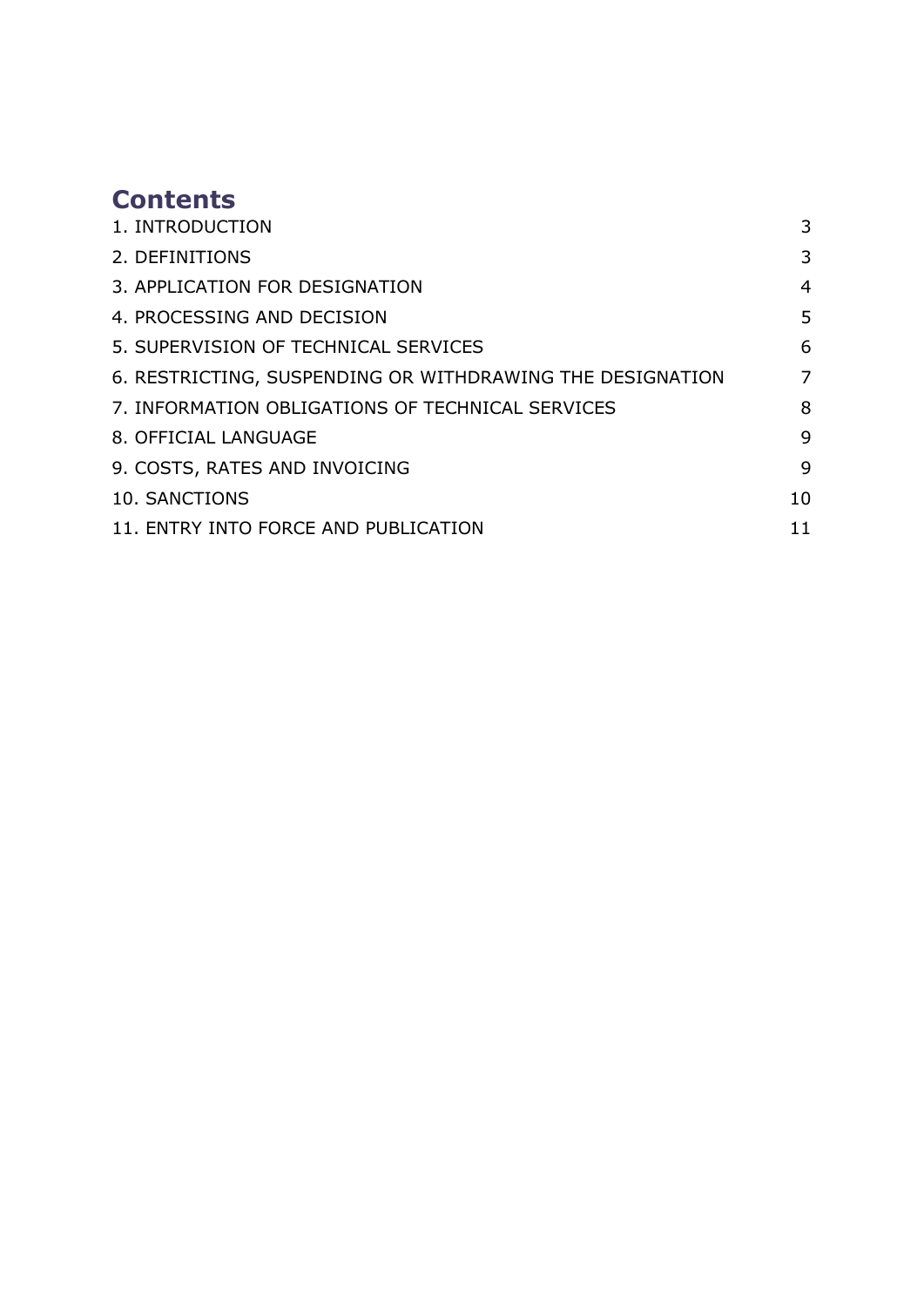# <span id="page-2-0"></span>**1. INTRODUCTION**

This policy rule is based on Section 4:81 of the Dutch General Administrative Law Act. The policy rule serves to provide insight into the way the RDW handles its legal powers and duties with regard to designating, assessing and supervising Technical Services.

The powers with regard to designating, assessing and supervising Technical Services arise from national legislation such as for instance Section 4b of the Dutch Road Traffic Act 1994 and the Dutch Road Transport Department Rates Regulations 2019. In addition, these powers stem from European and international type-approval legislation for which the frameworks can be found in, among others, Regulations (EU) No 167/2013; 168/2013; No. 2018/858; No. 2016/1628 and Directive No. 2007/46/EC and the UN Convention of 1958 ('58 Agreement), as well as relevant directives referred to therein; rules and regulations).

The purpose of this policy rule is to provide clarity and legal certainty to (applicant) Technical Services with a view to promoting compliance with the legal requirements by the (applicant) Technical Services and improving the effectiveness of supervision by the RDW.

## <span id="page-2-1"></span>**2. DEFINITIONS**

In this policy rule the terms below have the following meaning:

a. Application: The application of the applicant Technical Service submitted to the RDW for being designated as a Technical Service.

b. Applicant Technical Service: an organisation which submitted an application to be designated as a Technical Service.

c. Designation: the decision of the RDW stipulating that the relevant Technical Service can perform inspections and tests in connection with the Regulation.

d. Audit: a systematic, independent and documented process, which takes place at the location of the Technical Service's business premises, to test the integral operational management or the results of an organisation, or part of it, against predetermined criteria.

e. Assessment: the assessment in connection with an Application in which the RDW verifies whether the Technical Service meets the designation requirements.

f. Commission: The European Commission.

g. Approval Authority: the authority designated by a Member State or party in or pursuant to legislation for the issue, any revocation or refusal of approval certificates for a vehicle or system, component or separate technical unit of a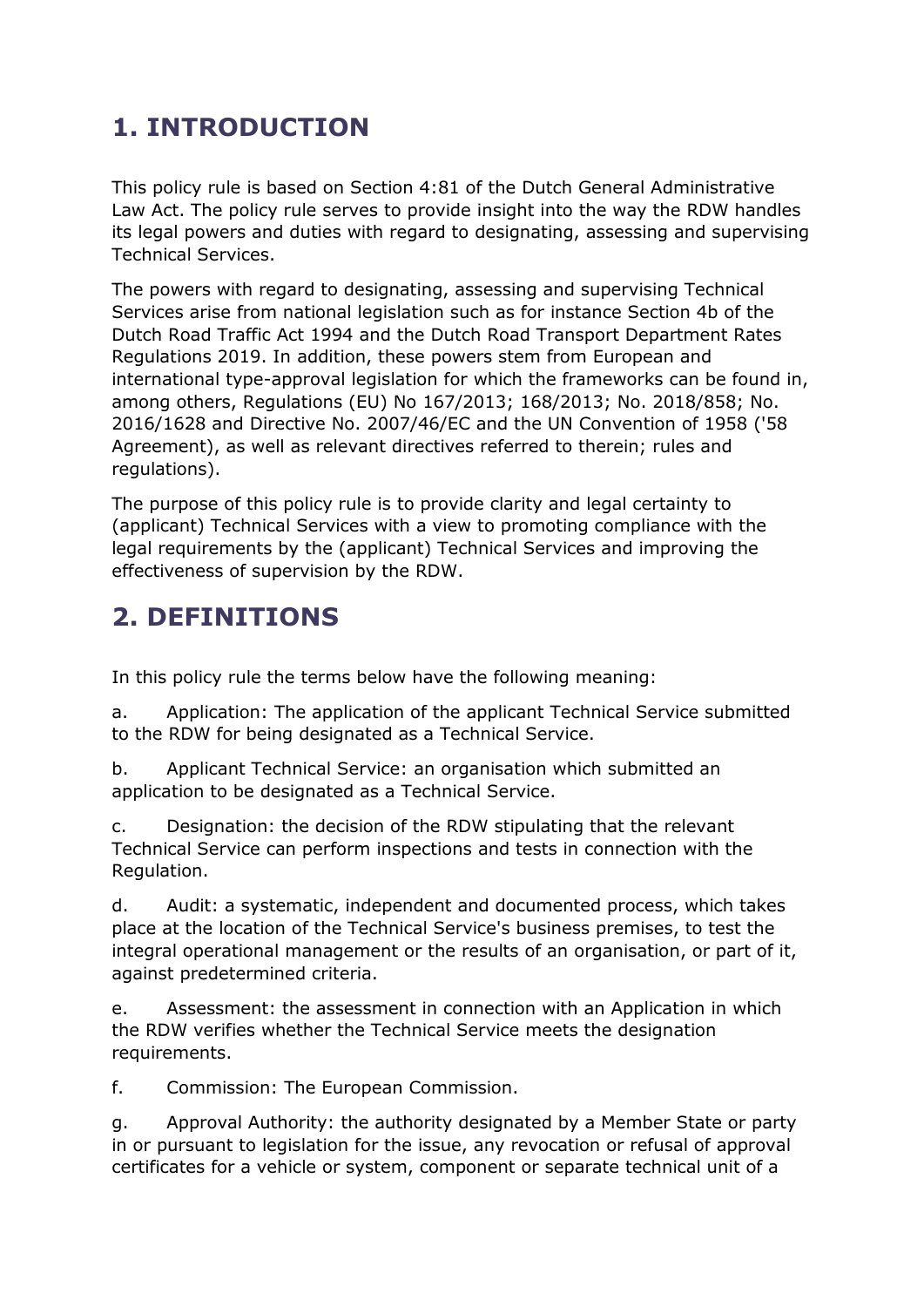vehicle; which authority is competent to handle the authorisation procedure for vehicle parts and equipment and which acts as a contact point for the approval authorities of other Member States; which is (are) competent to designate the Technical Service and which must ensure that the Technical Service fulfils its obligations. The RDW has been designated as the Approval Authority of the Netherlands.

h. Travel Expenses: The travel expenses referred to in Article 5, paragraph one, of the Dutch Road Transport Department Rates Regulation.

i. RDW: The Netherlands Vehicle Authority which has been designated as the Approval Authority of the Netherlands.

j. Technical Service: an organisation or authority designated by the Approval Authority to conduct tests as a testing laboratory or as a conformity assessment body to conduct assessments and other tests or inspections.

k. Supervision: periodically performing supervisory actions including by means of on-site Audit(s) and document assessment of a Technical Service.

- l. Regulation: legislation referred to below:
	- 1. Regulation (EU) 2018/858 of the European Parliament and of the Council of 30 May 2018 on the approval and market surveillance of motor vehicles and their trailers, and systems, components and separate technical units intended for such vehicles;
	- 2. Regulation (EU) 167/2013 of the European Parliament and of the Council of 5 February 2013 on the approval and market surveillance of agricultural and forestry vehicles;
	- 3. Regulation (EU) 168/2013 of the European Parliament and of the Council of 15 January 2013 on the approval and market surveillance of two or three-wheel vehicles and quadricycles;
	- 4. Regulation (EU) 2016/1628 of the European Parliament and of the Council of 14 September 2016 on requirements with regard to emission limit values for gaseous and particulate pollutants and type-approval for internal combustion engines installed in non-road mobile machinery; and
	- 5. the '58 Agreement: Agreement concerning the adoption of harmonised United Nations technical regulations for wheeled vehicles and equipment and parts which can be mounted and/or used thereon, and the conditions for mutual recognition of approvals granted under those United Nations regulations.

# <span id="page-3-0"></span>**3. APPLICATION FOR DESIGNATION**

1. The Applicant Technical Service that wishes to be designated as a Technical Service submits its formal Application by means of an "application form for technical service designation" determined by the RDW. The information and supporting documents requested in the form must also be submitted.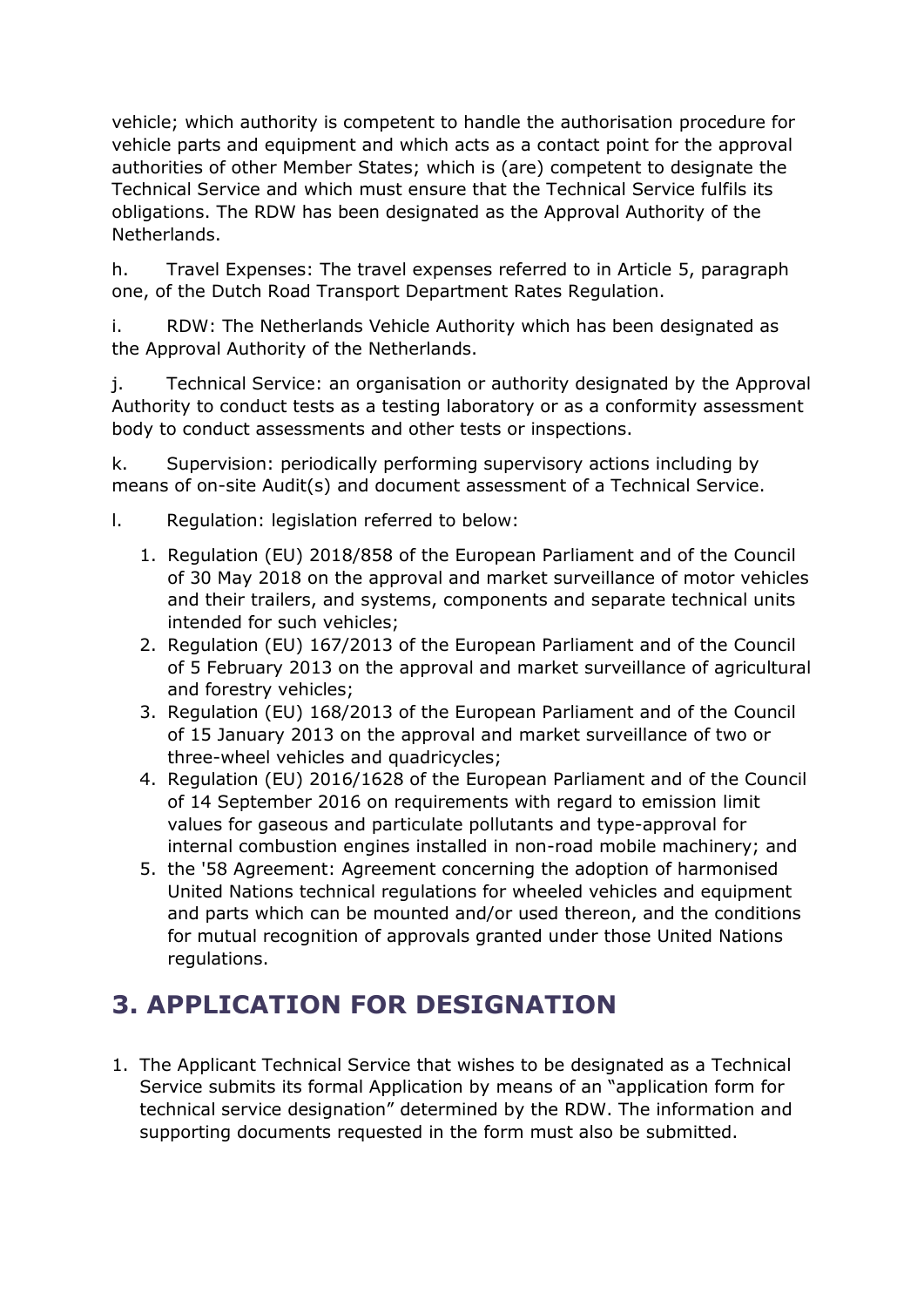- 2. If an accreditation is required on account of the Application, the Applicant Technical Service will provide the substantive accreditation reports and findings in addition to the accreditation statement.
- 3. If a Technical Service other than the Applicant Technical Service submits the Application, the Applicant Technical Service must provide the authorized representative with a power of attorney. In that case the power of attorney form in the annex to the Application must be used.
- 4. Further information and questions in relation to the Application can be sent to [cop@rdw.nl.](mailto:cop@rdw.nl) The RDW aims to respond to this within two weeks.

#### <span id="page-4-0"></span>**4. PROCESSING AND DECISION**

-

- 1. After receipt of the application form and the additional supporting documents requested in it, RDW will check whether the information provided by the Applicant Technical Service is sufficient to process the Application. If that is not the case the Applicant is given a further period within which the information must be provided. After the period has lapsed unused, or the information requested has not been fully provided, the RDW may opt not to process the Application.
- 2. If the Application is complete and the basic conditions of the Application are met, an Assessment can be scheduled, which the RDW can partially outsource to another competent authority or whereby the RDW can call in the assistance of technical experts from other competent authorities.
- 3. In the Assessment, the (Applicant) Technical Service must demonstrate that it fully complies with the requirements of the applicable approval legislation. In doing so, it must demonstrate that it has valid accreditation under Regulations 2018/858, 167/2013 and 168/2013, 2016/1628 or has a valid assessment under the 1958 UN Convention according to the EN ISO/IEC 17020 and/or EN ISO/IEC 17025 for scope to which the Designation would apply. $1<sup>2</sup>$

 $1$  In connection with Designations in connection with the '58 Agreement the Technical Service does not have to be accredited per se but it should meet the specified standards (Schedule 2, part 1 Art. 1.4)

<sup>&</sup>lt;sup>2</sup> With regard to the Technical Services which were already designated before 4 July 2018 in the context of Regulation (EU) 2018/858, the principles set out in Article 4 paragraph 3 included in transitional law under Article 89, will only apply from 5 July 2022 onwards. For the Technical Services which have submitted or are going to submit their Application subsequently, these principles will apply with immediate effect. For Technical Services in the context of Regulations (EU) 167/2013, 168/2013, 2016/1268 and the '58 Agreement which have already been designated by the RDW, the principles set out in Article 4 paragraph 3 will be applicable from 5 July 2022 onwards. For new (Applications of) Technical Services in the context of Regulations (EU) 167/2013, 168/2013 and 2016/168 the principles will be applied with immediate effect.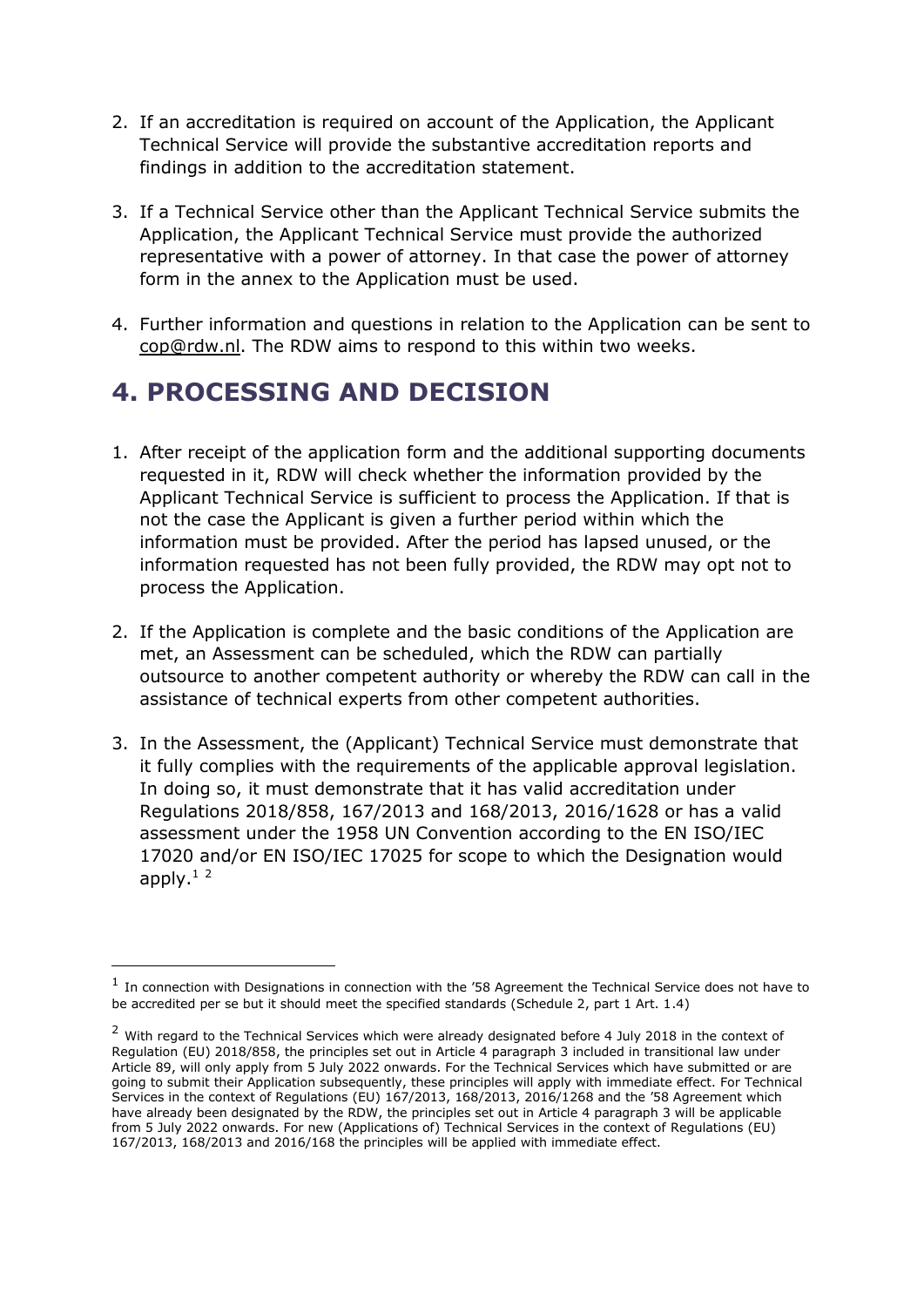- 4. In addition to the legal criteria referred to in the fourth paragraph for the assessment of a(n) (Applicant) Technical Service and the granting of a Designation, the RDW applies the criterion that the Applicant Technical Service at the time of the Application is distinctive, compared to the existing Technical Services designated by RDW, on the following points;
	- a. Expertise with regard to products or services which the Technical Services already designated do not yet provide or insufficiently provide;
	- b. The innovative nature of these products or services.
- 5. After the Assessment the RDW takes a decision on the granting, renewal or amendment of a Designation. The indicative processing times of the Application can be viewed on the website of RDW.
- 6. An Application from a Technical Service established in a country for which at that time a negative travel advice from the Dutch Ministry of Foreign Affairs applies, can be refused because in those cases it is expected that it will not be possible to carry out supervision, or to carry it out to a lesser extent, in accordance with the regulations in the business premises of the Applicant Technical Service.

## <span id="page-5-0"></span>**5. SUPERVISION OF TECHNICAL SERVICES**

- 1. The RDW is obliged to carry out Supervision of the designated Technical Services in order to guarantee conformity with applicable legislation and regulations, unless these services are monitored by accreditation bodies. As a rule, the RDW adheres to the frequency that arises from the applicable legislation. This does not affect the fact that the RDW can use its legal authority to perform an Audit and/or document assessment at another time.
- 2. Audits in the business premises of the designated Technical Service are carried out by inspectors of the RDW.
- 3. The RDW determines the Audit date unilaterally and informs the Technical Service of it via the e-mail address of the Technical Service known to the RDW.
- 4. The Technical Service must confirm receipt of the aforementioned e-mail as soon as possible but at the latest within two weeks, after which the RDW can make all preparations, including booking the trip and accommodation.
- 5. The Audit (date) can be moved at the request of the Technical Service and only with the consent of the RDW. In that case the Technical Service will be charged for the travel expenses already incurred as referred to in Article 17 of the Dutch Road Transport Department Rate Regulations.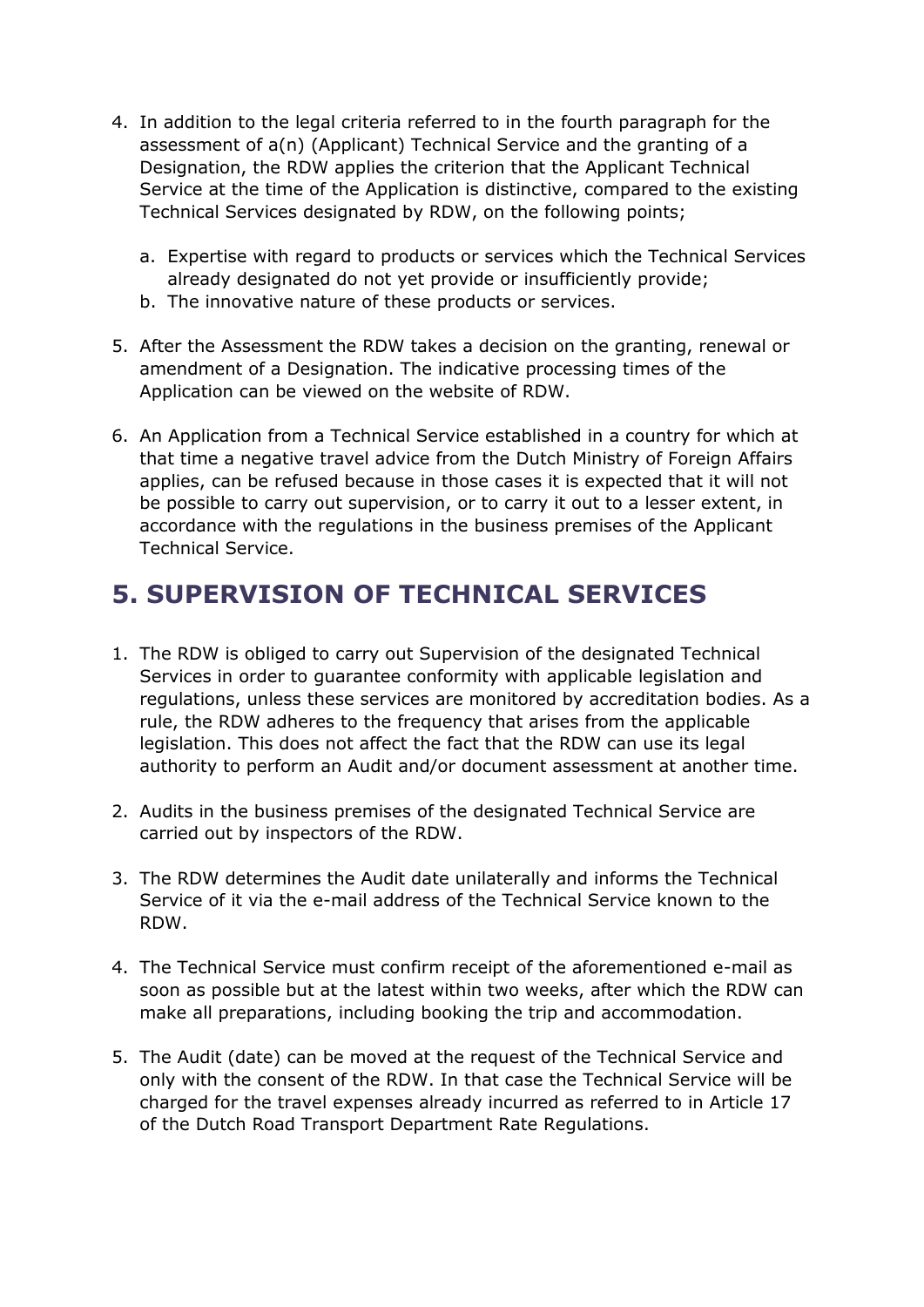- 6. If an Audit cannot be performed due to the actions of the Technical Service or due to a circumstance that must be attributed to the Technical Service, all costs already incurred by RDW will be charged. This does not apply if the RDW cancels the Audit due to circumstances which will be at its own expense.
- 7. The Technical Service must cooperate with the performance of the Audit and in connection with an Audit respond immediately to reasonable requests by the RDW.
- 8. The Technical Service must ensure that the persons performing the Audit can perform their work under safe conditions during the Audit in accordance with the Framework Directive 89/391/EEC on the safety and health of workers.
- 9. If a location of a Technical Service is located in a country/area to which a negative travel advice from the Dutch Ministry of Foreign Affairs applies, the Technical Service must, at the request of the RDW, come up with an action plan within a reasonable period set by the RDW that will (nevertheless) guarantee the safety of the RDW employee(s).
- 10. An audit report is drawn up of an Audit that has been carried out and sent/handed over to the Technical Service. This includes any observations by the RDW (points for improvement) and non-conformities (deviations) that may vary in severity.
- 11. In principle, the Technical Service is given the opportunity to take corrective measures within a certain period of time after the audit report has been drawn up in order to remedy the observed non-conformities. Whether this takes place and the period within which this is done is determined by the RDW and depends on the seriousness of the shortcoming.
- 12. Within the period referred to in the previous point, the Technical Service must inform the RDW in detail about the measures taken.
- 13. If the Audit has been completed with a positive result, the RDW will issue a digital confirmation (by e-mail) to the Technical Service.
- 14. Within two months after the completion of the Audit the RDW will report on its supervisory activities to the Commission and other Member States.

## <span id="page-6-0"></span>**6. RESTRICTING, SUSPENDING OR WITHDRAWING THE DESIGNATION**

1. If the RDW has established or heard that a Technical Service no longer complies with the applicable statutory regulations or the additional conditions imposed by the RDW, the Designation by the RDW can be restricted,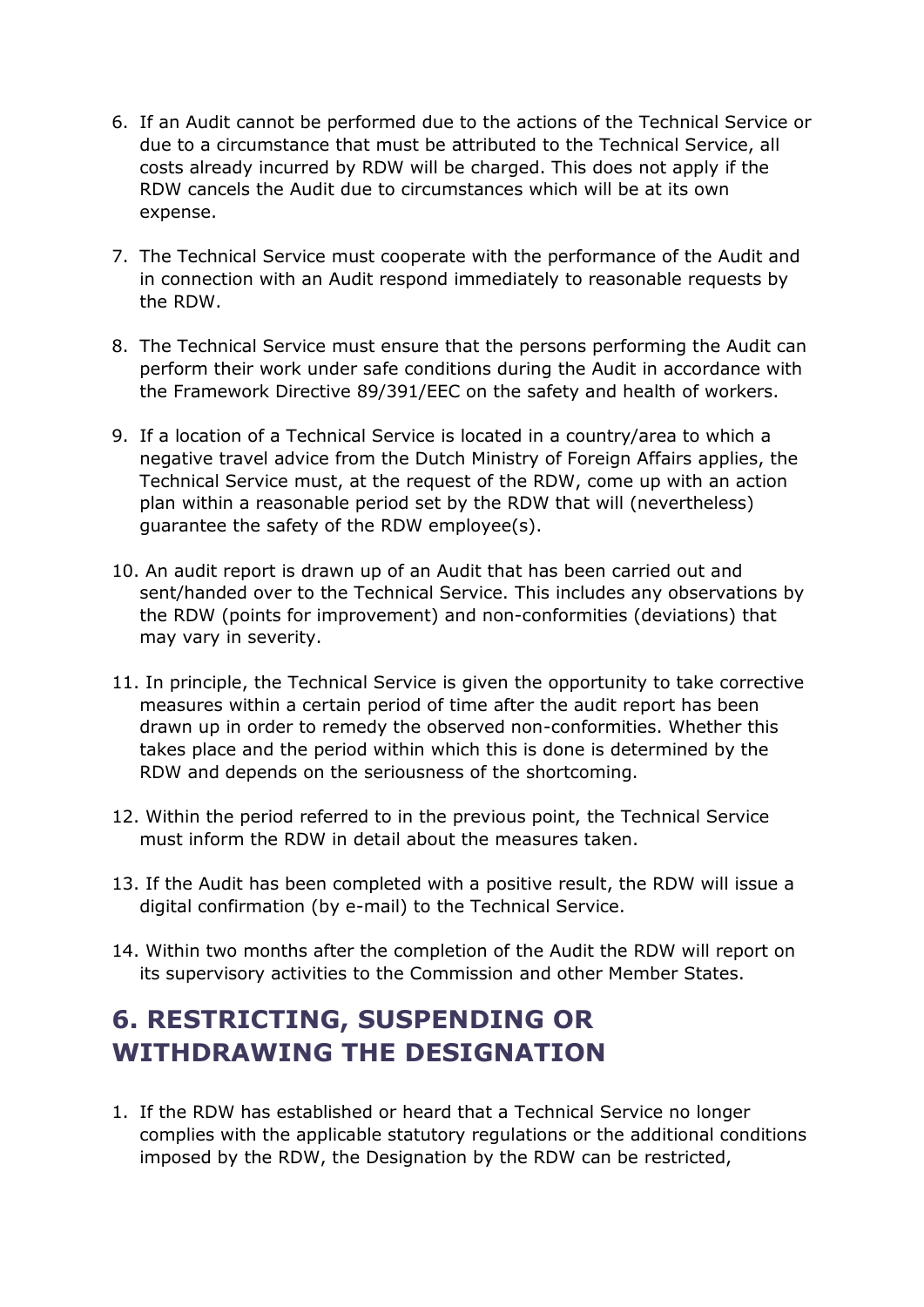suspended or withdrawn, depending on the seriousness of the noncompliance with these regulations.

- 2. The RDW will notify the Commission and the type-approval authorities of the other Member States of any restriction, suspension or withdrawal of a Designation.
- 3. If the RDW has doubts about the competence of a Technical Service and/or the whether a technical service still complies with the regulations, it will inform the Committee. If the Committee subsequently establishes that a Technical Service does not meet or no longer meets the requirements for Designation, the Committee can request the RDW to take restrictive measures that may include restricting, suspending or withdrawing the Designation.
- 4. If the bankruptcy of a Technical Service has been applied for and this has resulted in it definitively ceasing its activities, it must inform the RDW as soon as possible. In that case the RDW will withdraw all Designations and will inform the other Member States and the Committee.
- 5. If a location of the Technical Service is no longer accessible due to a negative travel advice from the Ministry of Foreign Affairs, the Designation can be restricted, suspended or withdrawn because the RDW can no longer supervise it.
- 6. A violation that gives rise to the restriction, suspension or withdrawal of one Designation may also lead to the restriction, suspension or withdrawal of (an) other Designation(s) granted to the same Technical Service.

#### <span id="page-7-0"></span>**7. INFORMATION OBLIGATIONS OF TECHNICAL SERVICES**

- 1. Technical Services must inform RDW of any changes, in particular with regard to their personnel, business premises, accreditation(s), subsidiaries or subcontractors, which may have consequences for compliance with the applicable legal regulations or for their ability to perform the conformity assessments with regard to the vehicles, systems, components and separate technical units for which they have been designated.
- 2. The Technical Service is responsible for keeping the (contact) details provided to the RDW up to date. Any changes in the (contact)details must be reported immediately by the Technical Service to the RDW via the e-mail address [cop@rdw.nl.](mailto:cop@rdw.nl)
- 3. The form referred to above (see 3.1) must be used to report changes which the Technical Service must report to the RDW in accordance with the applicable legislations. If, in the opinion of the RDW, the change gives rise to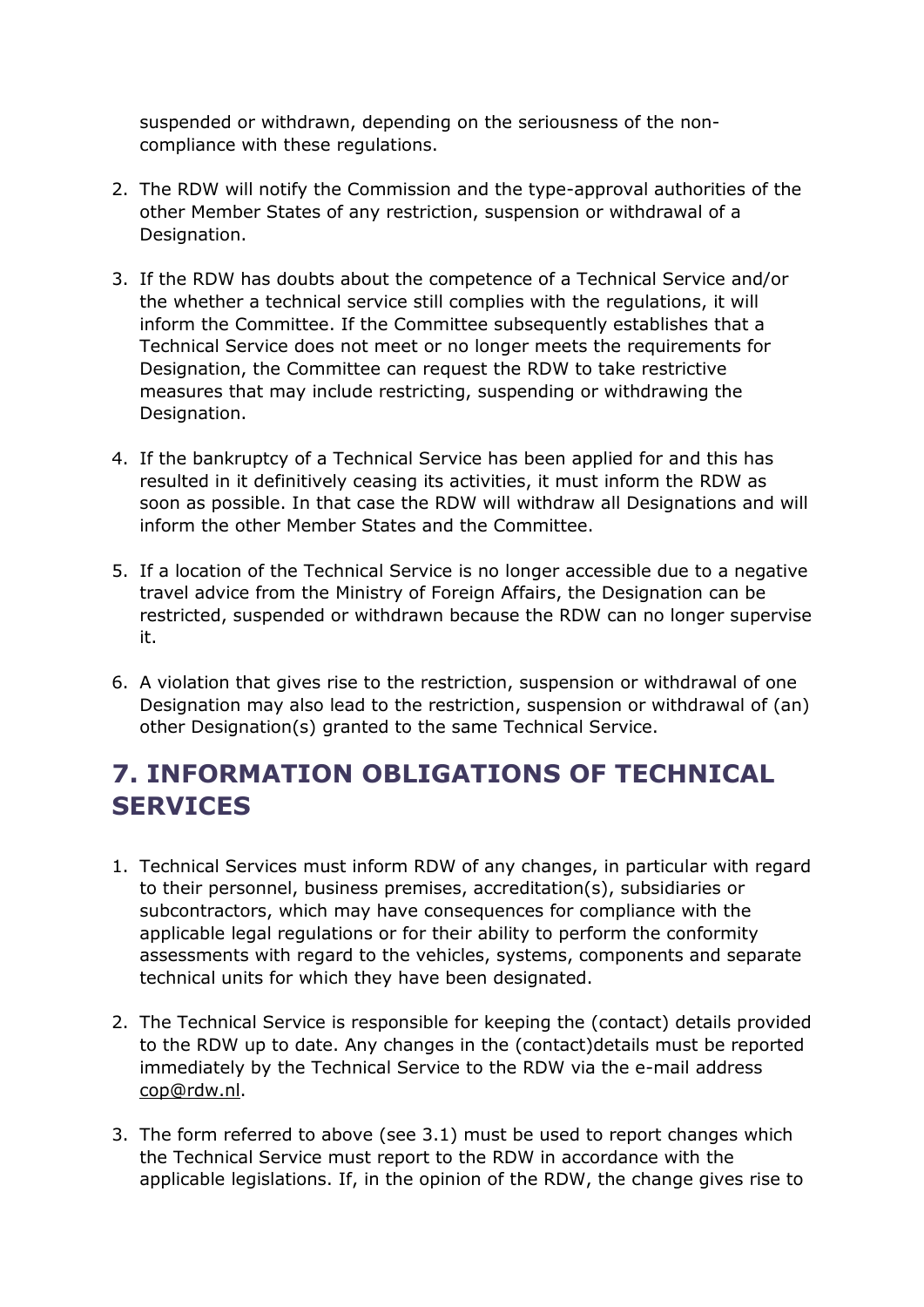a revision or broadening of the scope of the designation as a Technical Service, the Technical Service must apply for this using the application form available on the RDW website.

## <span id="page-8-0"></span>**8. OFFICIAL LANGUAGE**

- 1. Verbal and written communication between the Vehicle Regulations & Admission (VRT) division of the RDW and the Technical Service takes place in Dutch or in English.
- 2. This policy rule is formulated in the Dutch language and translated by the RDW into the English language. In the event of any differences between the Dutch text of the policy rule and the English text, the Dutch version of the policy rule will prevail.
- 3. During the application procedure and the investigation in the context of the Assessment or Supervision, the representative of the Technical Service must have sufficient command of the English language at a technical content level. If this is not the case, the Technical Service must engage an interpreter or a representative of the Technical Service who has sufficient command of the language in the opinion of the RDW.
- 4. Contrary to the first paragraph of this Article, Dutch is always the official language during the objection and appeal procedures against a decision by the RDW. In these procedures the Technical Service must provide a Dutch speaking interpreter/representative.
- 5. The Technical Service appoints a contact person for communication with the RDW who is the point of contact and also for passing on relevant changes.

#### <span id="page-8-1"></span>**9. COSTS, RATES AND INVOICING**

- 1. The costs of handling the Assessment, handling changes, and conducting the Supervision will be charged in accordance with the Road Transport Department Rates Regulations.
- 2. The technical hourly rate is applied to the Assessment, the Audit in the context of Monitoring, including the preparation and finalisation, as well as the assessment of the Corrective Measures following an Audit.
- 3. When an Application is withdrawn or put aside, all costs incurred up to that point will be charged.
- 4. The full invoice numbers, debtor numbers, etc. must be stated on payments.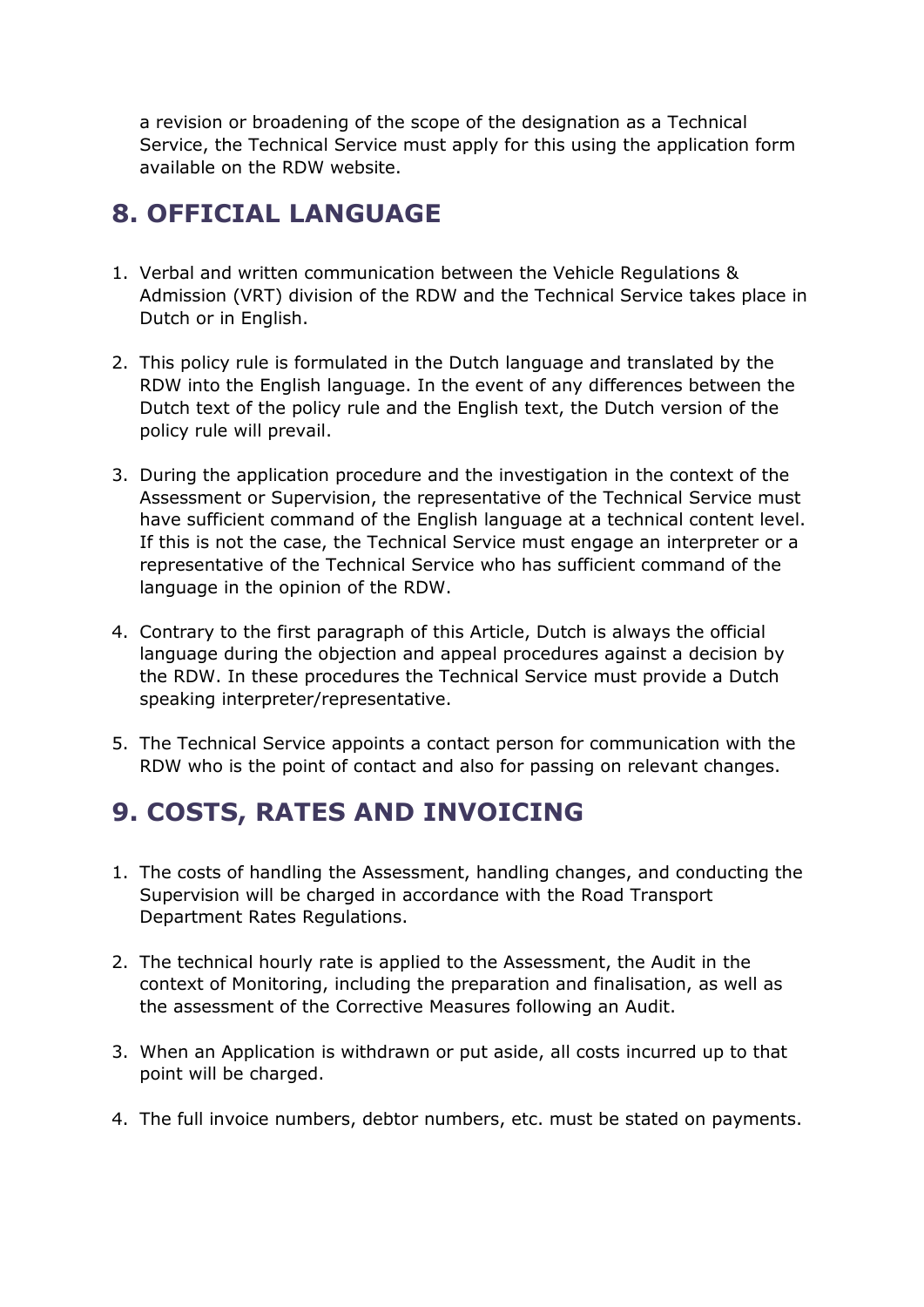5. As a rule, the RDW applies a payment term of 30 days, unless stated otherwise on the respective invoices.

## <span id="page-9-0"></span>**10. SANCTIONS**

- 1. Undesirable behaviour/shortcomings of Technical Services must always be appropriately sanctioned, so that they are corrected and prompted to change. Sanctions are sometimes necessary to correct behaviour and to remedy shortcomings and to send a broad signal that something is not tolerated. When imposing a punishment, among other things the following will have to be taken into account: The seriousness of the behaviour/shortcoming, the context of the case, whether there is a recurrence/recidivism. In the decision to impose a sanction, the RDW will gives the reasons for the penalty. This Article only contains the most important principles with regard to remedial and disciplinary sanctions.
- 2. The following violations by Technical Services may, depending on the seriousness, lead to the withdrawal of the Designation:
	- a. making false statements or providing false information;
	- b. refusing access to information;
	- c. forging test results for type-approvals or market surveillance; and
	- d. withholding information or technical specifications that could lead to recalling of vehicles, systems, components and separate technical units, or to the refusal or withdrawal of an EU type-approval certificate.
- 3. The following violations by Technical Services may, depending on the seriousness, give rise to restriction, suspension of the Designation, possibly followed by withdrawal of the Designation:
	- a. a refusal to cooperate fully with an Audit/monitoring activities of the RDW;
	- b. non-compliance with the requirements for the Designation;
	- c. not or not within due time fulfilling the payment obligations imposed by the RDW;
	- d. not performing corrective measures within due time;
	- e. not passing on changes or reporting information within due time as referred to in Article 8;
	- f. not confirming the Audit within due time; and
	- g. not or insufficiently cooperating with the performance of the Audit.
- 4. The measures referred to in paragraphs 2 and 3 of this Article regarding the end of validity of the Designation in the form of suspension and withdrawal are in principle remedial sanctions with the aim of putting an end to the violation and restoring order. The withdrawal is nevertheless the most severe sanction and in principle applies for an indefinite period of time. The suspension, on the other hand, has a temporary duration that is related to the seriousness and nature of the violation, with the maximum duration being